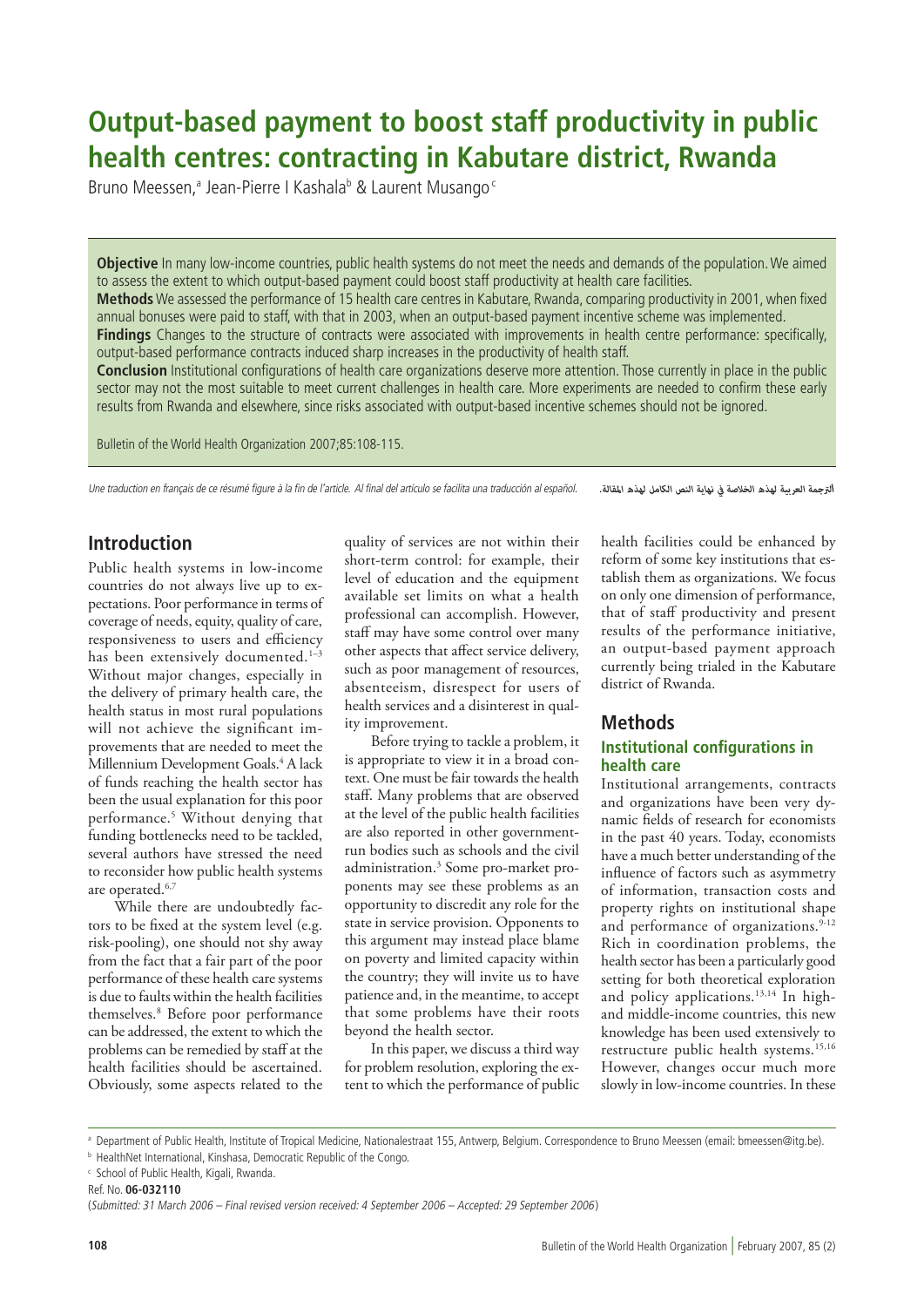settings, there may be a need for a better understanding of theoretical foundations and more sharing of experiences.

As far as institutional arrangements are concerned, there are probably two key factors that determine the performance of a health care organization.<sup>1</sup> First, there is the whole set of contracts that establishes the way an organization accesses the physical resources necessary to produce health services (hereafter called "physical resource contracts"). There has been much written about methods by which an organization accesses its cash income (e.g. fees-forservice, capitation, budget-line items).<sup>17</sup> Yet, cash is only one of many types of resource. For example, receiving standard drug kits free of charge is not equivalent to paying the full price for drugs that one has ordered.2 The second key determinant of performance is the set of contracts that establishes the way in which those who hold discretionary authority over the allocation of resources mainly the owner, manager and health staff are remunerated by the organization (hereafter called the "governance and employment contracts").

The combination of both sets of contracts establishes a nexus that makes up the institutional configuration of the health care organization.<sup>10,18</sup> This institutional configuration establishes incentives that will determine the behaviours of those holding discretionary authority and, ultimately, the performance of the organization.

There are as many possible institutional configurations as there are possible combinations of different contracts. Yet, from the perspective of the organization's stakeholders, some configurations are better than others, which explains why some configurations occur more frequently than others. One must note that creativity is not limited to the design of contracts; the distribution of roles is also a variable.

An illustrative case is that of the single private practice, characterized by an individual who occupies the positions of owner, manager and employee. This arrangement has not occurred by chance: economists have shown that such an institutional configuration solves several problems that arise when one party (e.g. an employer) engages another party (e.g. an employee) to act on their behalf and in their interest — the so-called "principal-agent problem". This configuration contrasts with the situation of public

health centres, which are owned by the state (with the citizens as the ultimate owners), managed by a civil servant affiliated with the ministry of health and operated by other civil servants with fixed salaries.

There is no miracle solution; each configuration has its advantages and disadvantages. Typically, a configuration will be particularly well suited for one dimension of performance (e.g. the efficient use of resources) but less suited for another (e.g. quality of care). The existing literature on provider payment contracts has brought attention to this trade-off. Yet, the existence of tradeoffs should not mean acceptance of the status quo. Our intuition, not only as researchers but also as workers who have been directly involved in the operation of public health systems, is that the configurations in place today in many low-income countries have more disadvantages than advantages. We wonder whether more powerful incentives for the health staff could provide the way forward to improved services in health care. We use the case of an experience in Rwanda to illustrate our proposition.

### **The performance initiative in Rwanda The intervention**

While Kabutare had been one of the most dynamic health districts in the three years following the 1994 genocide and war, its performance (in terms of coverage rates) declined in the period from 1999 to 2001. To reverse this trend, the Rwandan Ministry of Health and its operational partner, the international non governmental organization (NGO) HealthNet International (HNI), decided to reformulate their support strategy for health centres in 2001. In early 2002, they launched a contractual approach called the performance initiative. The general background, initial analysis,

institutional arrangement and results of the experiment have been reported elsewhere.19

Before the introduction of the performance initiative, staff at the 15 health centres had benefited from a fixed-bonus system (in addition to salaries). This system, inherited from post-war reconstruction strategies, had been taken over by HNI from the previous NGO that was supporting the district. The rule was that health centres received a budget that was calculated according to the number and qualification of employed individuals. Under the new scheme, individuals kept their base salaries (paid by the government or the health facility with revenue raised through user fees), but an output-based remuneration to the health centre replaced the fixed-bonus system. Payments for services were set for some key services delivered by the health facility (see Box 1). Table 1 summarizes key features of the two sets of contracts before and after implementation of the performance initiative.

# **Formalization and the data source**

With some simplifications, we can use a mathematical formulae to compare the two institutional configurations. We have limited our analysis to the health centre (we did not analyse the whole health system and institutional changes at that level). Furthermore, our focus is on the two contracts that have changed significantly: (1) the support in cash funds provided by the NGO to the health centre; and (2) staff remuneration. We have simplified these contracts to their core logic (i.e. we do not formalize the complementary rules and restrictions in the actual contracts). To avoid the issue of differences between individual staff members with respect to bonuses, we have used average amounts per worker at each centre.

#### Box 1. **Fees paid to health centres under the performance initiative**

The performance initiative remunerates the health centres on a payment-for-service model (with a purchaser that is different from the user).

- In 2003, the payments for purchased services were as follows:
- RWF 40 per consultation (new case);
- RWF 250 per pregnant woman who received between 2nd and 5th dose of tetanus toxoid (TT);
- RWF 1 000 per new acceptor of family planning;
- RWF 500 per fully immunised child;
- RWF 2 500 per assisted delivery.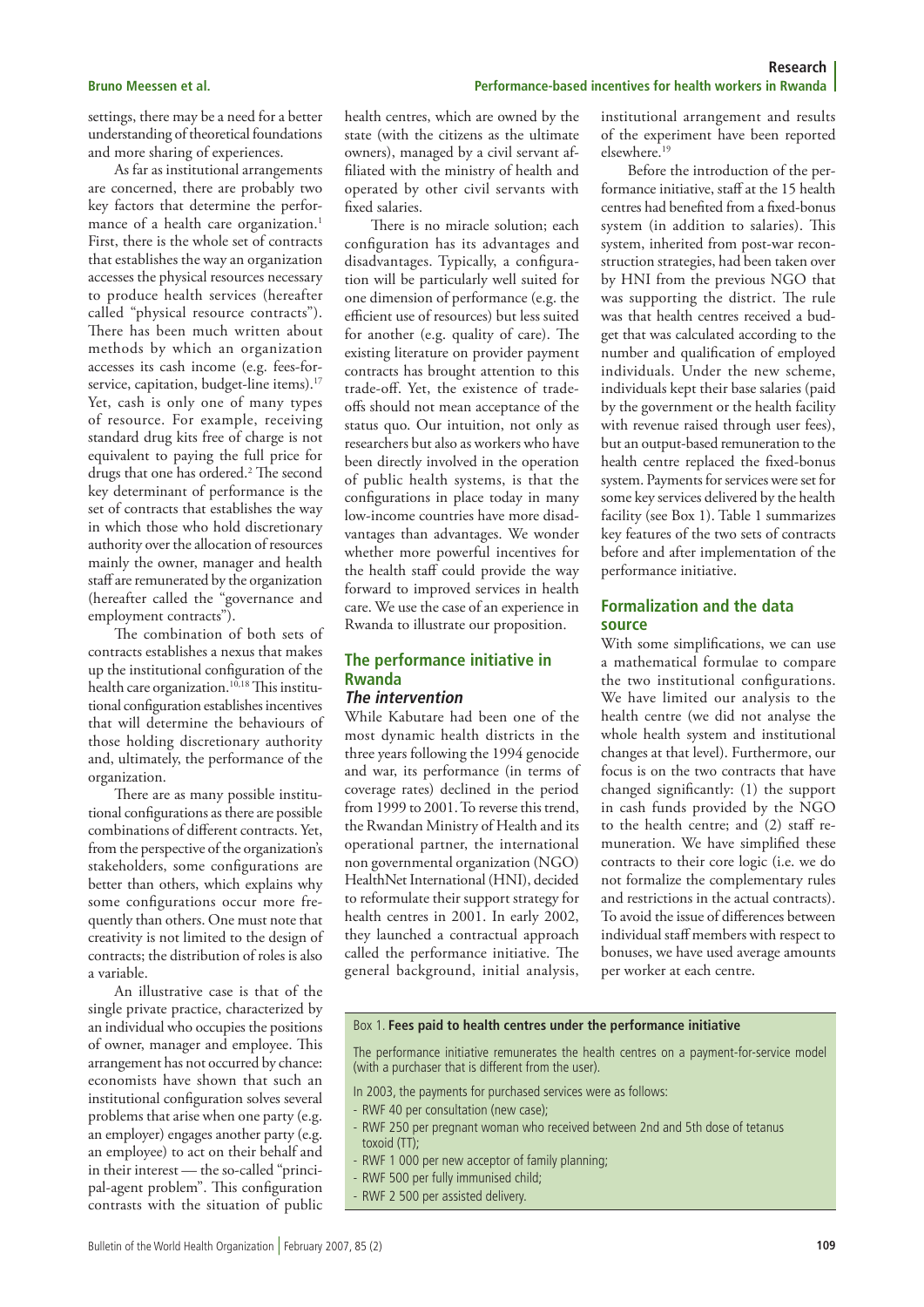|                                                     | Initial institutional configuration                                                                                                                                                                                                                                                                                                                                                     | Performance initiative configuration                                                                                                                                                                                                                                                                                                                                             |  |  |  |  |  |  |
|-----------------------------------------------------|-----------------------------------------------------------------------------------------------------------------------------------------------------------------------------------------------------------------------------------------------------------------------------------------------------------------------------------------------------------------------------------------|----------------------------------------------------------------------------------------------------------------------------------------------------------------------------------------------------------------------------------------------------------------------------------------------------------------------------------------------------------------------------------|--|--|--|--|--|--|
| <b>Physical resource contracts</b>                  |                                                                                                                                                                                                                                                                                                                                                                                         |                                                                                                                                                                                                                                                                                                                                                                                  |  |  |  |  |  |  |
| <b>Drugs</b>                                        | The health centre buys them from authorised<br>suppliers (mainly the health district medical store)<br>with its cash income.                                                                                                                                                                                                                                                            | No change.                                                                                                                                                                                                                                                                                                                                                                       |  |  |  |  |  |  |
| <b>Vaccines and vertical</b><br>programme items     | They are supplied for free by the national<br>programme.                                                                                                                                                                                                                                                                                                                                | No change.                                                                                                                                                                                                                                                                                                                                                                       |  |  |  |  |  |  |
| Cash                                                | The health centre charges users for (i) drugs (with a<br>mark-up), and (ii) for curative consultations and acts.                                                                                                                                                                                                                                                                        | (i) and (ii) no change.<br>A third-party payer (a "steering committee") pays a fee-<br>for-services for a limited list of curative and preventive<br>services (see Box 1); the scheme is established by a contract<br>that sets clear obligations upon the health centre; an<br>independent agency checks the reality of reported figures.                                       |  |  |  |  |  |  |
| <b>Equipment</b>                                    | Accessed mainly through donation, free utilization<br>by the health centre.                                                                                                                                                                                                                                                                                                             | No change.                                                                                                                                                                                                                                                                                                                                                                       |  |  |  |  |  |  |
| <b>Building</b>                                     | Owned by the government, a congregation or the<br>parish; free utilization.                                                                                                                                                                                                                                                                                                             | No change.                                                                                                                                                                                                                                                                                                                                                                       |  |  |  |  |  |  |
| <b>Other</b>                                        | Bought on the market by the health centre with its<br>cash income.                                                                                                                                                                                                                                                                                                                      | No change.                                                                                                                                                                                                                                                                                                                                                                       |  |  |  |  |  |  |
| <b>Governance and employment contracts</b>          |                                                                                                                                                                                                                                                                                                                                                                                         |                                                                                                                                                                                                                                                                                                                                                                                  |  |  |  |  |  |  |
| <b>Ownership and</b><br>constrains on the<br>owners | A health centre is a combination of multiple owners.<br>The land and the building are owned by the main<br>owner (the government, a congregation or the parish).<br>Equipment, drugs and financial assets are owned<br>by the "health committee" (a community body). All<br>health centres are run as non-profit organisations.<br>The Rwandan Ministry of Health oversees all of them. | There has been no formal change of this set-up. Yet, a<br>new "management committee" has been established. It<br>empowers the staff and put them in a position to take and<br>enforce decisions to boost health centre performance.                                                                                                                                              |  |  |  |  |  |  |
| <b>Management</b>                                   | (i) The health centre is headed by a head nurse.                                                                                                                                                                                                                                                                                                                                        | (i) The same, but higher involvement of staff (see above).                                                                                                                                                                                                                                                                                                                       |  |  |  |  |  |  |
|                                                     | (ii) He is expected to implement policies made by the<br>Rwandan Ministry of Health.                                                                                                                                                                                                                                                                                                    | (ii) The health district authorities leave more discretion to<br>the health centre team for initiatives.                                                                                                                                                                                                                                                                         |  |  |  |  |  |  |
| Labour                                              | (i) Salaries of some qualified staff are paid by the<br>government.<br>(ii) Salaries of some qualified and all non-qualified<br>staff are paid by the health centre with its cash<br>income.<br>(iii) Fixed bonuses are paid to most of the staff by<br>the NGO.                                                                                                                        | (i) and (ii) no change.<br>(iii) The NGO <sup>a</sup> does not pay a fixed bonus. The (variable)<br>monthly revenue collected from the performance initiative<br>scheme is shared among the staff. An individual share<br>is fixed by a grid that takes into account qualification,<br>responsibility and presence at work. Bonus cuts can be<br>used as a disciplinary measure. |  |  |  |  |  |  |

#### Table 1. **Comparison of contractual arrangements before and after initiation of the performance initiative**

NGO, non-governmental organization.

In general terms, one could then say that yearly income for the health centre team *j* is:  $Y_i = n_i$ . $(w + \beta) + \alpha$ . $(p, Q)$ ; where  $n_j$  is the number of staff members, *w* is the average individual wage paid by the government or the health facility,  $\beta$  is the average individual fixed bonus paid by the NGO,  $p$  is the vector  $[1 \times k]$ of prices for the vector  $[k \times 1]$  of services  $Q$ , and  $\alpha$  is the share of the output-based income distributed among the staff.

As there have been no major changes in the policy of the government with respect to wages, we can assume that this element of the equation is constant and not relevant in our comparison. Then we can define *Y* ′ as the income paid to the health centre team by the NGO. The situation before the performance

initiative can then be expressed as:  $Y'_{F,j} = n_j \cdot \beta$  (with *F* as "fixed bonus") and the one after the performance initiative as  $Y'_{PI,j} = \alpha.p$ . Q (with *PI* as "performance" initiative").

This formalization allows us to identify the two behavioural assumptions behind the performance initiative: (1) that health staff would value higher average individual incomes, and (2) *Q* is partly determined by the behaviour of health staff.

Our analyses are based on the data used by the NGO to monitor the performance initiative. We will make the simplifying assumption that all the changes observed in the production of the health centres stem from change to the contracts. Although a strong causality

has already been shown, we acknowledge that this assumption is somewhat excessive.19 For the exchange rates, we have used the average over the period 2001–03 (US\$ 1 =RWF 483).

# **Results**

During preparations for the new scheme in early 2002, different scenarios were considered and financial simulations were performed accordingly. The main goal was to determine the prices that would be used for buying the health centres' outputs (eventual prices are shown in Box 1).

The rules were as follows: (1) no fixed bonuses ( $\beta$  was set to 0 for each individual *i*); (2) the parameter  $\alpha$  was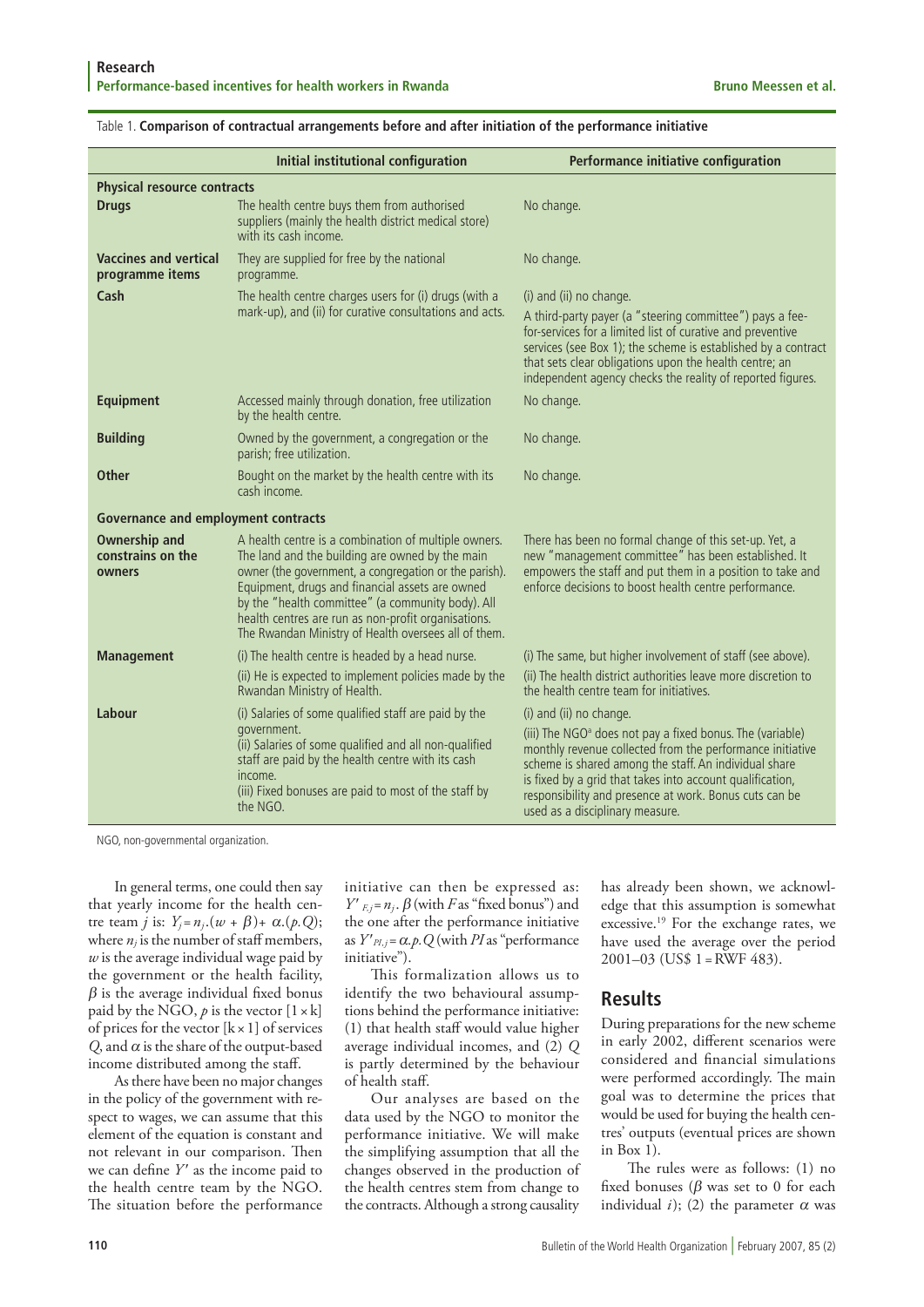| Table 2. Comparison of 2001 yearly income with the two incentive schemes |  |  |  |  |  |  |
|--------------------------------------------------------------------------|--|--|--|--|--|--|
|--------------------------------------------------------------------------|--|--|--|--|--|--|

|                   |                        |             | Income from the NGO <sup>a</sup> |                  | <b>Gain for the facility</b> |                 | Average individual bonus <sup>a</sup> |                          |
|-------------------|------------------------|-------------|----------------------------------|------------------|------------------------------|-----------------|---------------------------------------|--------------------------|
| Name <sup>b</sup> | Ownership              | Staff $(n)$ | $Y'_F(2001)$                     | $Y'_{Pl}$ (2001) | Absolute <sup>a</sup>        | <b>Relative</b> | Average $\beta$                       | $Y'_{Pl}$ / $n_j$ (2001) |
| Mbazi             | Ministry of Health     | 10          | 1990                             | 821              | $-1169$                      | $-59%$          | 199                                   | 82                       |
| Matyazo           | Sister congregation    | 17          | 3744                             | 1644             | $-2101$                      | $-56%$          | 220                                   | 97                       |
| Gisagara          | Sister congregation    | 16          | 3881                             | 1937             | $-1944$                      | $-50%$          | 243                                   | 121                      |
| Rango             | Ministry of Health     | 9           | 2 5 5 4                          | 1 3 0 0          | $-1254$                      | $-49%$          | 284                                   | 144                      |
| Sovu              | Sister congregation    | 8           | 2 4 9 4                          | 1 2 6 0          | $-1234$                      | $-49%$          | 312                                   | 158                      |
| Maraba            | Ministry of Health     | 7           | 1 2 9 2                          | 1 1 3 0          | $-162$                       | $-13%$          | 185                                   | 161                      |
| Gishamvo          | Ministry of Health     | 9           | 1796                             | 1584             | $-213$                       | $-12%$          | 200                                   | 176                      |
| Ruhashya          | Ministry of Health     | 8           | 1779                             | 1413             | $-366$                       | $-21%$          | 222                                   | 177                      |
| Save              | Sister congregation    | 16          | 3 9 9 3                          | 2911             | $-1082$                      | $-27%$          | 250                                   | 182                      |
| Cyanhinda         | <b>Catholic Parish</b> | 9           | 2 1 0 2                          | 1849             | $-253$                       | $-12%$          | 234                                   | 205                      |
| Simbi             | Sister congregation    | 10          | 2 5 5 4                          | 2 1 2 7          | $-427$                       | $-17%$          | 255                                   | 213                      |
| Karama            | Sister congregation    | 12          | 2 5 0 7                          | 2 5 8 0          | 74                           | 3%              | 209                                   | 215                      |
| Kabilizi          | Ministry of Health     | 6           | 1 2 4 5                          | 1 3 0 8          | 63                           | 5%              | 207                                   | 218                      |
| Rubona            | Ministry of Health     | 8           | 2 4 0 7                          | 1839             | $-569$                       | $-24%$          | 301                                   | 230                      |
| Nyantanga         | Protestant church      | 6           | 1 2 4 5                          | 2 1 5 0          | 905                          | 73%             | 207                                   | 358                      |
| <b>Total</b>      |                        | 151         | 35 583                           | 25 852           | $-9731$                      | $-27%$          | 236                                   | 171                      |

NGO, non governmental organization.

<sup>a</sup> Figures in US\$.

**b** Listed in ascending order of productivity.

simulated as being equal to 1 (i.e. all of the scheme's revenue was allowed to be distributed to health centre staff); and (3) the vector  $p$  was calculated in such a way that  $\Sigma Y'_{PI} < \Sigma Y'_{F}$ , if  $Q_{PI,j} = Q_{F,j}$ . This last constraint means that as an aggregate, the 15 health centres had to achieve greater production in order to realize the same income they had received under the previous system in 2001.

This arrangement is illustrated in Table 2. The  $Y'_{F}$  (2001) column lists the fixed bonus received by health centre teams. The  $Y'_{PI}$  (2001) column is hypothetical: it indicates what the health centre teams would have received under the performance initiative fees with their output level during 2001. The next two columns show the challenge conveyed by the new scheme: without a strong increase in production, income at most of health centres was projected to fall. This was especially true for the health centres without maternity wards: Matyazo, Mbazi and Sovu.

The fixed bonus system is based on the number of staff working in the health centre (with consideration for qualifications). The average annual bonus earned by a staff member in 2001 was US\$ 236 per year (Table 2). Differences in average bonuses between the health centres are explained by differences in their qualification mix (with Sovu as the

most qualified team). The last column in Table 2 shows the average individual bonus to be received under the new performance initiative system, assuming constant production and staff numbers. A decrease in bonuses was projected for most health centres.

There is another way to interpret this last column. If the different fees are taken as relative weights for an output index, the last column is in fact a monetary valuation of the outputs delivered on average by a staff member.<sup>3</sup> We have ranked the 15 health centres according to this productivity indicator. In 2001, differences between the health centres were huge: Nyantanga staff were four times more productive than the team at Mbazi. Two main lessons stemmed from these simulations: the fixed bonus system could be seen as unfair and there was great potential for productivity improvement in many health centres.

Table 3 shows change after the performance initiative in 2003, when the scheme had been fully implemented.

The *Y* ′*PI* (2003) column in Table 3 shows the amount that each health centre received from the NGO in 2003. The next column lists the absolute gain for the health centre staff following the change from the fixed bonus to the output-based system. We see that two health centres (Gisagara and Sovu ) had a drop in income. Most made a gain, sometimes quite significant. The cost of the new scheme required a 31% increase from the previous budget, a rise that was acceptable to the NGO. In population terms, the increase per person was very small (around US\$ 0.03).

The goal of measuring output gains is to assess whether the NGO received value for money. Ouput gain  $(Y'_{PI} (2003) - Y'_{PI} (2001))$  gives a monetary value to the increase in outputs (along the fee-based index). Our data show that incentives do make a difference: all health centre teams have increased their outputs, even those that experienced a drop in income. The relative increases in output shown in Table 3 are impressive – 80% on average. Interestingly enough, we notice that those that made the biggest relative increase in their outputs are those that were least productive in 2001.

A comparison of simulated average individual bonuses due with 2001 production (Table 2, last column) with data on the average individual bonus paid in 2003 (Table 3) reveals a sharp increase in individual productivity. Whereas simulations for 2001 data showed that only six health centres would have been above the US\$ 200 threshold under the fixed bonus scheme, all but two health centres exceeded that threshold in 2003 under the performance initiative system. Staff members made efforts to increase health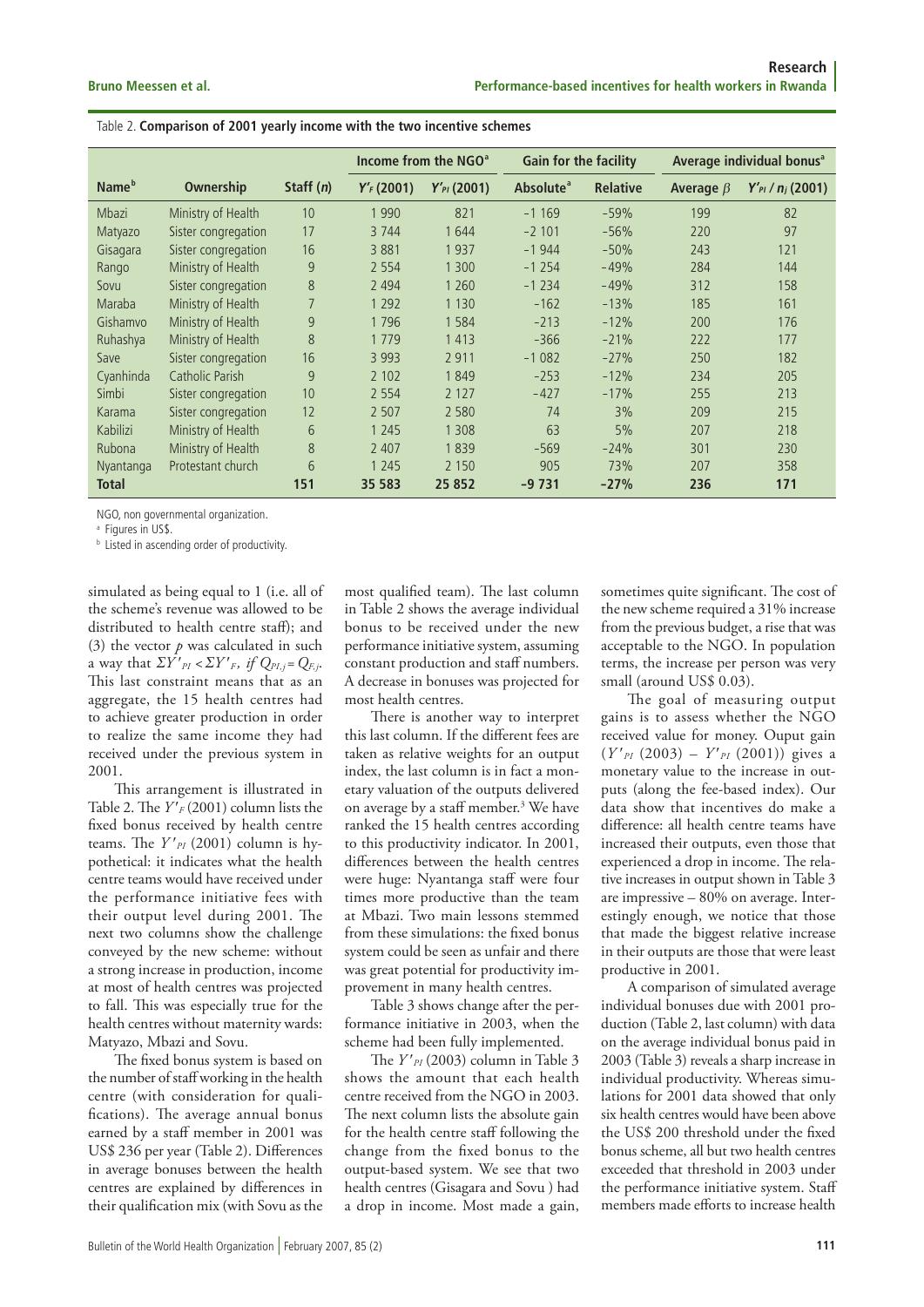|                   |             |                  | <b>Gain for the facility</b> |                 | <b>Output gains</b>   |                 | Individual staff member <sup>a</sup> |              |
|-------------------|-------------|------------------|------------------------------|-----------------|-----------------------|-----------------|--------------------------------------|--------------|
| Name <sup>b</sup> | Staff $(n)$ | $Y'_{Pl}$ (2003) | Absolute <sup>a</sup>        | <b>Relative</b> | Absolute <sup>a</sup> | <b>Relative</b> | $Y'_{Pl}$ /n <sub>i</sub> (2003)     | Average gain |
| <b>Mbazi</b>      | 10          | 2 2 3 1          | 241                          | 12%             | 1410                  | 172%            | 223                                  | 24           |
| Matyazo           | 19          | 4 1 9 9          | 455                          | 12%             | 2 5 5 6               | 155%            | 221                                  |              |
| Gisagara          | 15          | 3 3 6 5          | $-516$                       | $-13%$          | 1 4 2 8               | 74%             | 224                                  | $-18$        |
| Rango             | 10          | 3 0 9 7          | 543                          | 21%             | 1797                  | 138%            | 310                                  | 26           |
| Sovu              | 11          | 2 0 0 6          | $-489$                       | $-20%$          | 745                   | 59%             | 182                                  | $-129$       |
| Maraba            | 9           | 2 7 8 6          | 1.494                        | 116%            | 1656                  | 147%            | 310                                  | 125          |
| Gishamvo          | 10          | 3 4 3 2          | 1.636                        | 91%             | 1849                  | 117%            | 343                                  | 144          |
| Ruhashya          | 9           | 2 3 4 8          | 569                          | 32%             | 936                   | 66%             | 261                                  | 39           |
| Save              | 18          | 4 1 8 5          | 192                          | 5%              | 1 2 7 4               | 44%             | 232                                  | $-17$        |
| Cyanhinda         | 11          | 4 0 5 3          | 1.951                        | 93%             | 2 2 0 4               | 119%            | 368                                  | 135          |
| Simbi             | 12          | 3 7 5 4          | 1.200                        | 47%             | 1627                  | 76%             | 313                                  | 57           |
| Karama            | 20          | 3 4 5 6          | 949                          | 38%             | 876                   | 34%             | 173                                  | $-36$        |
| Kabilizi          | 7           | 2 3 0 6          | 1.061                        | 85%             | 998                   | 76%             | 329                                  | 122          |
| Rubona            | 9           | 2 3 9 9          | $-8$                         | 0%              | 561                   | 30%             | 267                                  | $-34$        |
| Nyantanga         | 8           | 2 9 7 1          | 1.726                        | 139%            | 821                   | 38%             | 371                                  | 164          |
| <b>Total</b>      | 178         | 46 589           | 11 006                       | 31%             | 20 737                | 80%             | 262                                  | 26           |

#### Table 3. **Yearly income under the performance initiative**

<sup>a</sup> Figures in US\$.

**b** Listed in ascending order of productivity in 2001.

centre production (at least with respect to outputs remunerated by the NGO). For the whole district, average individual productivity increased by 53%. When this productivity is combined with the 18% increase in staffing, we reach the 80% increase in total valued output observed.

The last column in Table 3 shows the difference between the actual average bonuses in 2003 and 2001. We see that the shift from the fixed bonus system to the performance initiative was beneficial for staff in 10 of 15 health centres. The gain per individual was quite limited: on average US\$ 26 per year.

# **Discussion**

Data from our trial of the performance initiative system in the Kabutare district in Rwanda lend support to observations made elsewhere: the contracting of primary health care outputs is a feasible option in low-income countries.<sup>20,21</sup> The "minimum package of activities", a standard approach for defining the mission of health centres in low-income countries, seems to be, to a large extent, contractable.

This study on staff productivity indicates that public health staff have much more control over the quantitative production of their health centres than was previously thought. If incentives are revised, staff productivity can be much higher. In many poor countries, the

scarcity of health workers places tight constraints on primary health care.<sup>22</sup> High staff productivity will be a necessary step if significant progress is to be made in the reduction of unmet health care needs.

Yet, the concern for increasing coverage rates of primary health care activities should not be a reason for neglecting other dimensions of the overall performance of the health care system. What are the possible risks associated with an output-based payment strategy, such as the performance initiative?

In Rwanda, five major risks have been identified at the health centre level. By remunerating a given list of key services, the performance initiative establishes incentives for staff to: report an inflated rate of delivery of these services; induce unnecessary demand by the users for the remunerated services; provide remunerated services, despite a lack of the required competence or inputs; neglect activities that are not remunerated; and increase quantity to the detriment of quality. Table 4 (available at: http://www.who.int/bulletin) describes these risks, the underlying causes, the dimensions of performance in jeopardy, the strategies to keep the risks under control and some key observations from Rwanda.

At the stage of designing the scheme, and later in its follow-up, it is crucial to keep a health system view in mind. Undesirable effects can indeed take place outside the health centre. Articulation with the hospital is particularly crucial. In the Kabutare district, for example, payment for delivering babies had desirable public health effects, mainly because there was an ambulance available and referral hospitals with enough reserve capacity to accommodate the increase in the number of transferred mothers in labour. Conversely, the fact that the performance initiative scheme did not extend to workers at the referral hospital was perceived as unfair by staff there.

This leads us to the last category of effects that an output-based payment may have: the undermining of other institutions. To coordinate themselves, actors within the health sector rely on a larger set of institutional mechanisms than merely contracts. Indeed, one cannot specify everything into contracts and, at a certain stage, some trust is necessary.23 Internalized norms such as medical ethics and an ethos of public service are crucial, especially for the services that are characterized by attributes that are difficult to specify in a contract (e.g. nutritional rehabilitation). Some observers have raised the concern that buying outputs may induce a shift in staff values or expectations (e.g. create the perverse perception that any behaviour deserves a specific payment). To avoid this problem, the bonus contracts in Kabutare clearly refer to medical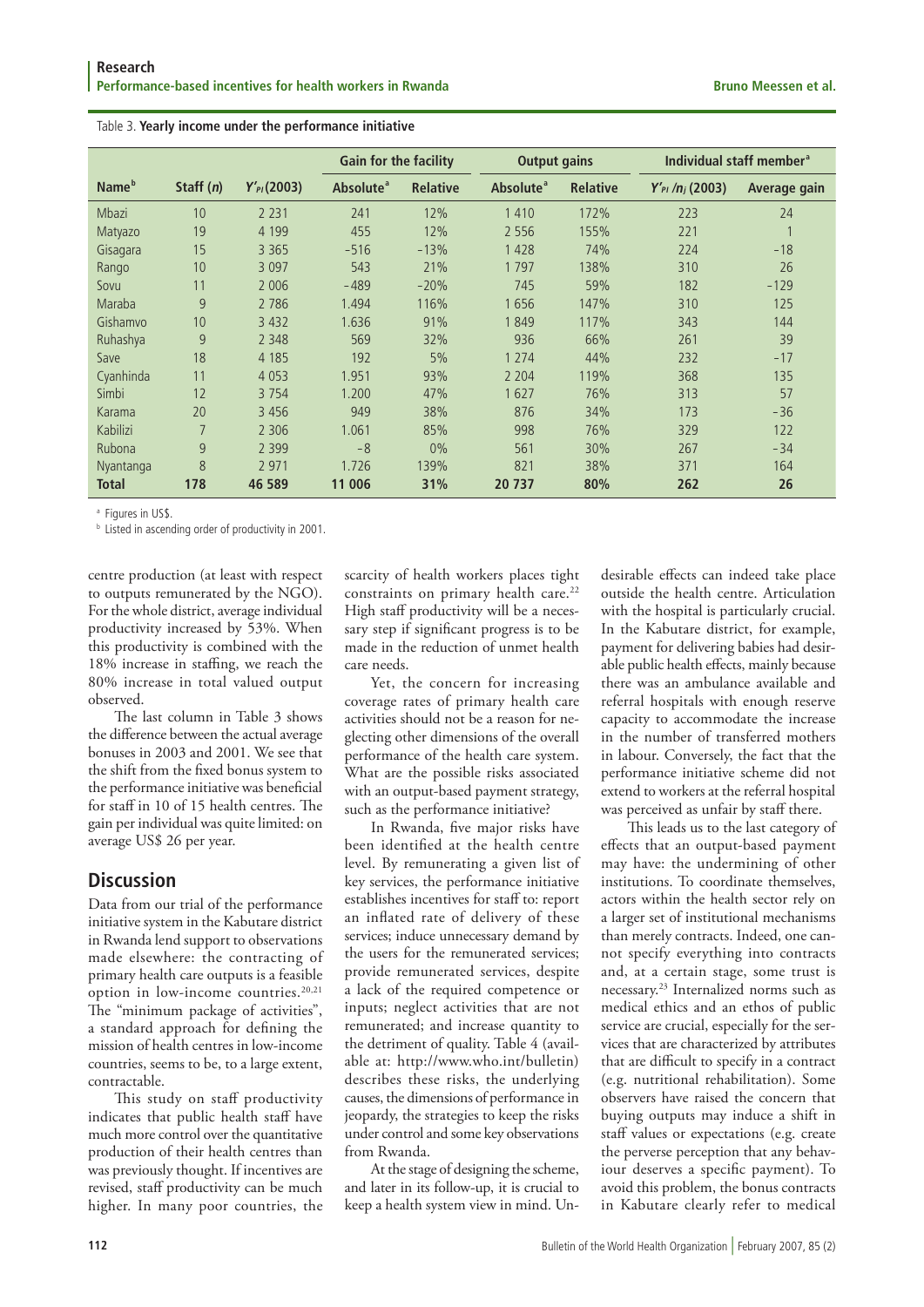ethics and describe possible sanctions that would be imposed in case of fault. Another key rule is to resist temptation to use performance-based payment for any frustration encountered. For some problems (e.g. commitment to quality care), intrinsic motivation is probably more relevant than the crude extrinsic motivation of performance payments. One should still allow some space for processes of behavioural change that require time and investment.

Eventually, it should be ensured that during implementation, output-based payment does not negatively affect or "pollute" other approaches. Some coordination must be found. A recent debate that took place in Rwanda illustrates this problem. While one agency advocated that district supervisors should be in charge of assessing the quality of activities to be remunerated and verifying that they had actually been performed, we recommended a clear split between the functions of supervision and monitoring. Our point was based on the view that the monitoring and inspection function is inspired by distrust, while empathic supervision and coaching can not be realized without high levels of mutual trust. While both functions are necessary, there is an obvious clash of motives.

Output-based payment and performance-based payment are not magic bullets. They can only tackle some of the problems encountered by health systems in low-income countries. Moreover, they convey risks of different natures. We would contend that some risks (e.g. patient safety) deserve more attention than others. At the design stage, a general recommendation to policy-makers is to secure some critical reviews by individuals such as clinical doctors and experts in quality assurance. At the launch of the scheme and later in its operation, it is crucial to remind people and to demonstrate that this is just one strategy among many.

# **Conclusions**

Poor performance of the public health system in many low-income countries is probably due, to a large extent, to inadequate institutional arrangements. The Rwandan experience shows that contracting primary health care outputs is a feasible option in low-income settings. Although the strategy is associated with some risks, its potential benefits are

appreciable in settings where health care needs are not being met and there is a scarcity of health care workers. In view of our results, we make a plea for greater boldness in the trialing and development of similar approaches. However, boldness does not mean haste or adventurism. There is a whole body of knowledge to build in the field of institutional analysis of public health systems in low-income countries. Our personal analysis is that previous "theories" and "models" that still dominate health policy today have largely ignored institutions, incentives and contracts that establish access to resources.7 As Le Grand has discussed in a recent review of public sector policies in the United Kingdom, it is possible that previous organizational models were based on certain behavioural assumptions — e.g. a widespread commitment among civil servants to subordinate their own interests to the benefit of the population — that might not be as valid now as they once were.<sup>24</sup> We suspect that this analysis could be transposed to many low-income countries: since independence, there have been marked changes to the prevailing ethos in the general population and among civil servants. Policies must take this new "human environment" into account.

We also need to know more about the design and implementation of such reforms. In fact, there is a whole body of best practices to set up, both in terms of science and policy.<sup>25</sup> Scientific challenges range from the development of new ethical requirements in the case of an experiment, methodological issues related to the design and validation of causal links, to the need for clear documentation of contexts and the embedding institutional environment. Securing critical reviews will also be extremely helpful.<sup>26</sup> We have identified a few policy challenges with respect to design and implementation. A key issue will be how to involve stakeholders — especially health staff — and secure their support for the reforms. New arrangements that link higher income to higher performance may be one way forward. To address this issue and many others that remain unresolved, we believe that more experience needs to be accumulated.

# **End notes**

1. The reductionist view of an organization that we use here is necessary for our analysis. Institutions, defined by North

**Research Bruno Meessen et al. Performance-based incentives for health workers in Rwanda** 

> as "the humanly devised constraints that structure human interactions", are much broader.27 Later in the paper, we discuss the importance of internalized norms such as codes of conduct and medical ethics.

> 2. It is important to note that for institutional economists, resources are not seen from a physical perspective, but rather in terms of the property rights attached to them. To use the example of drugs, a health centre that is allowed to send back unnecessary drugs to the wholesale dealer and receive repayment as compensation has more property rights than does a health centre that is not allowed to do so and, moreover, must meet the costs of destroying the expired tablets.

> 3. Use of the prices paid by the NGO to value the health centre production raises several normative issues that are common to any composite index. De facto, it means that non-remunerated activities have a nil value; this is a questionable approach, but not specific to this study (many social science studies do not report on side-effects, externalities and impacts that were difficult to measure or to attribute). Providing qualitative information to the reader is then crucial (see Table 4 (available at: http://www.who. int/bulletin)). An alternative approach would be to develop a more comprehensive index not constrained by the non-desirability or unfeasibility of contracting the valuable health activities (the main reasons why some outputs were not remunerated by the performance initiative). A Delphi technique with national public health experts would then be a possible option. However, we believe that our pragmatic approach to the relative weights is acceptable for at least three reasons: (1) it gives information about the NGO's willingness to pay; (2) the process that established the prices was a very participatory one that was ultimately under the responsibility of the Provincial Health Department; and (3) the prices reflected what were perceived by public health experts as priority problems to be addressed by a pilot output-based approach.  $\blacksquare$

### **Acknowledgements**

We thank all the people who gave us opportunities to test and develop the ideas presented in this paper. We are particularly grateful to Claude Sekabaraga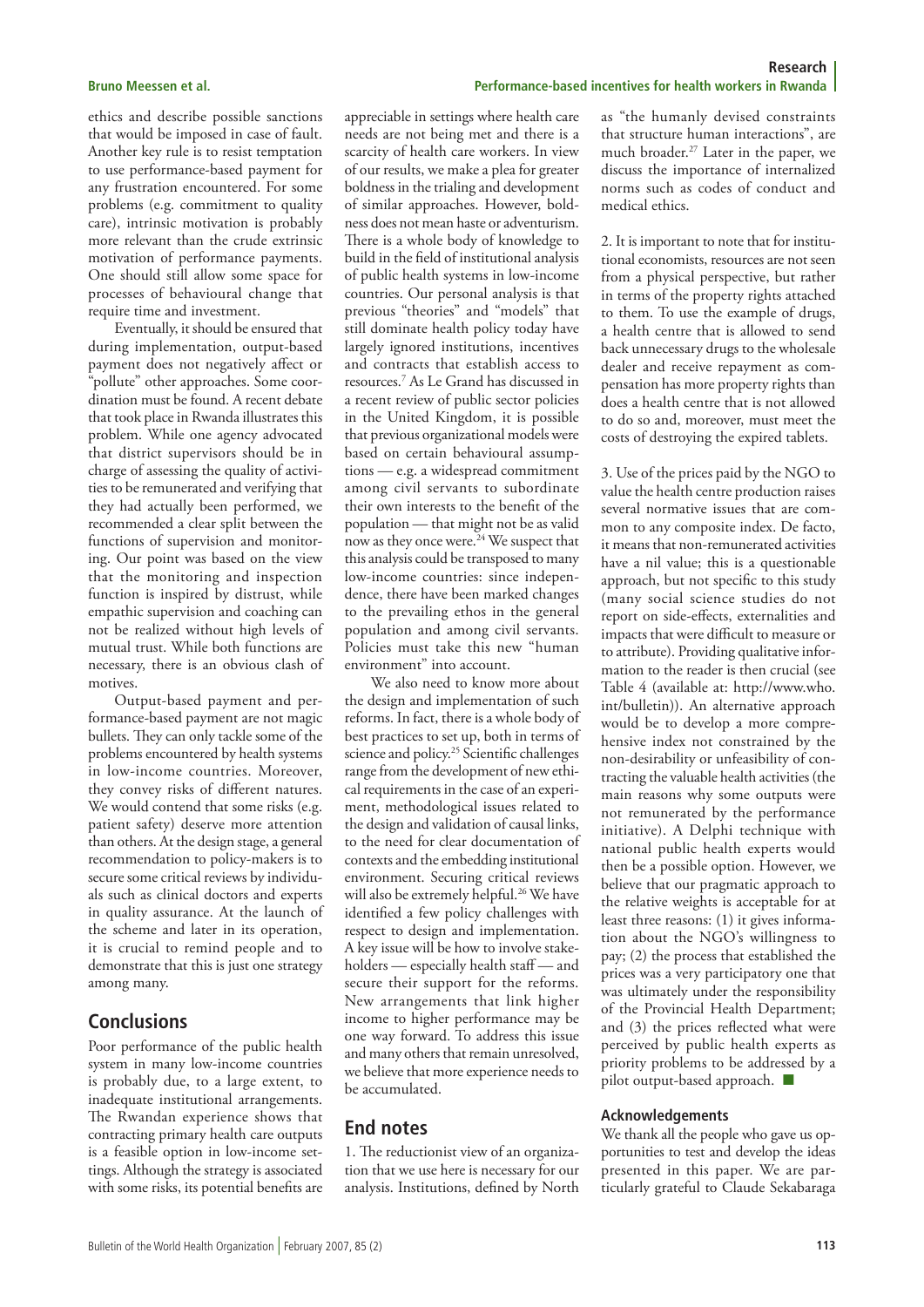and Agnès Soucat for their constant support since 2002. We also thank Marie-Christine Closon, Matthieu Delpierre, Guy Kegels, Mathieu Noirhomme, Marthe Nyssens, Wim Van Damme and three anonymous referees for their comments on successive versions of the text.

**Funding:** The performance initiative was part of a project of the Rwandan Ministry of Health and HealthNet International funded by the Swedish International Development Agency.

**Competing interests:** None declared.

# **Résumé**

# **Rémunération en fonction des résultats en vue d'accroître la productivité du personnel des centres de santé publics : contractualisation dans le district de Kabutare au Rwanda**

**Objectif** Dans nombre de pays à faible revenu, les systèmes de santé publique ne répondent pas aux besoins et aux demandes de la population. Nous avons tenté d'évaluer dans quelle mesure une rémunération en fonction des résultats pourrait augmenter la productivité du personnel au niveau des établissements de santé.

**Méthodes** Nous avons évalué les performances de 15 centres de soins de santé du district de Kabutare au Rwanda, en comparant leur productivité en 2001, époque à laquelle des primes annuelles fixes étaient payées au personnel, avec celle atteinte en 2003, après la mise en place d'un schéma incitatif de rémunération en fonction des résultats.

**Résultats** Les modifications apportées à la structure des contrats

ont conduit à une amélioration des performances des centres de santé : plus précisément, la mise en place de contrats tenant compte des résultats dans la rémunération du personnel de santé a entraîné de fortes hausses de la productivité de ce personnel. **Conclusion** Les schémas institutionnels régissant les organisations de soins de santé méritent une plus grande attention. Ceux aujourd'hui en place dans le secteur public peuvent ne pas être les plus appropriés pour surmonter les difficultés rencontrées dans ce domaine d'activité. Il faut pousser plus loin les expériences de rémunération en fonction des performances pour confirmer les

premiers résultats obtenus au Rwanda et ailleurs, car les risques associés à ce type de rémunération ne doivent pas être négligés.

# **Resumen**

# **Remuneración basada en los resultados para estimular la productividad del personal en centros de salud pública: contratación en el distrito de Kabutare, Rwanda**

**Objetivo** En muchos países de bajos ingresos los sistemas de salud pública no responden a las necesidades y demandas de la población. Decidimos determinar en qué medida puede la remuneración basados en los resultados estimular la productividad del personal que trabaja en los centros de atención.

**Métodos** Evaluamos el desempeño de 15 centros de atención de salud de Kabutare, Rwanda, comparando la productividad en 2001, cuando se pagaba una bonificación anual fija al personal, y en 2003, año en que se implantó un plan de incentivos mediante sistemas de remuneración basados en los resultados.

**Resultados** Los cambios introducidos en la estructura de los contratos se asociaron a mejoras del desempeño de los centros de salud: concretamente, los contratos basados en los resultados aumentaron de forma pronunciada la productividad del personal sanitario.

**Conclusión** Hay que prestar más atención a la configuración institucional de las organizaciones de atención sanitaria. Las que ya forman parte del sector público pueden no ser las más apropiadas para afrontar los retos que hoy plantea la atención sanitaria. Es necesario realizar nuevos estudios para confirmar estos resultados preliminares de Rwanda y otros lugares, pues no se deben pasar por alto los riesgos asociados a los sistemas de incentivos basados en los resultados.

**ملخص**<br>دفع الأجور ال**مرتكز على الحصائل لدعم إنتاجية العاملين في مراكز الصحة العمومية: التعاقد في مقاطعة كا<b>بوتار، رواندا**<br>الهدف: لا تلبي النُظُم الصحية للقطاع العام في الكثير من البلدان المنخفضة للمراكز الصحية، فقد أدت عق المراكز الصحية، فقد أدت عقود الأداء المرتكز على الحصائل بشكل خاص إلى<br>زيادة حادة في إنتاجية العاملين الصحيين.<br>الاهتمام، فالهيكليات الموجودة حالياً في القطاع العام قد لا تكون هي الأكثر<br>الاهتمام، فالهيكليات الموجودة حالياً ف